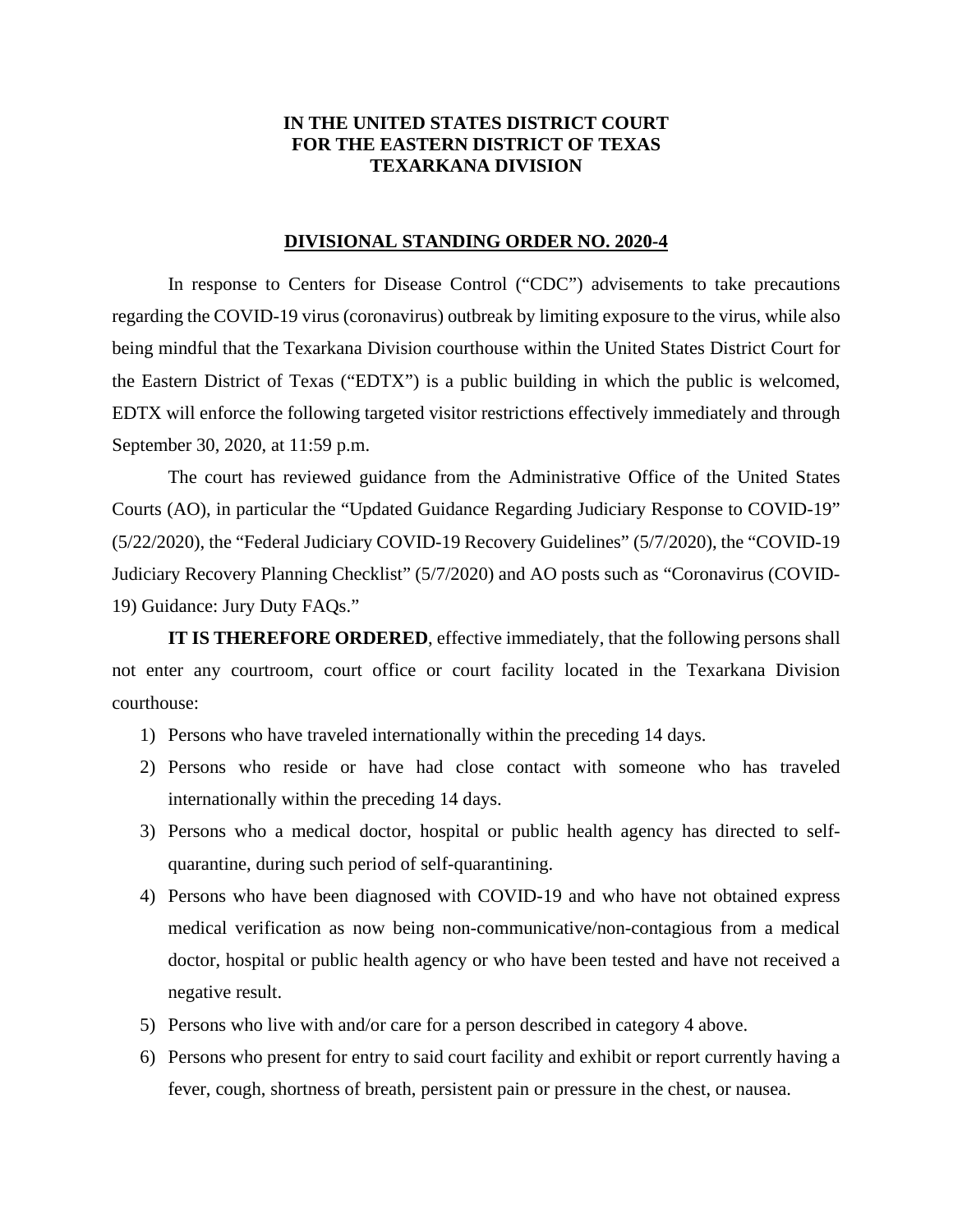**IT IS ORDERED** that all Texarkana, Texas Court Security Officers ("CSOs"), following substantive guidance from this Order and administrative guidance from the United States Marshal for EDTX, shall deny entry to anyone attempting to enter said court facility in violation of these protocols. In the event of any uncertainty as to a person's ability to gain entrance to the court facility hereunder, the CSOs shall immediately contact the U.S. Marshal for EDTX or his designated Deputy Marshal for a determination, which shall control.

**IT IS FURTHER ORDERED** that those persons who are not barred by one of the exclusions described above must wear an appropriate face mask or covering in all public areas of the courthouse, including but not limited to courtrooms, jury rooms, hallways, restrooms, lobbies and elevators. Persons other than jurors must supply their own face mask or covering.

If you are scheduled or required to appear in district court or magistrate court during the period of this order and you are unable to gain entry because of these targeted visitor restrictions, you should proceed as follows:

- If you are represented by an attorney, please contact your attorney.
- If you are an attorney scheduled to appear in court before a judge, please contact the respective chambers directly by telephone. Telephone contact information for the Texarkana Division is available at: http://www.txed.uscourts.gov/.
- If you are scheduled to meet with a probation or pretrial services officer, please contact the Probation and Pretrial Services Office directly for guidance and instructions.
- For any other District Court matters, please contact the Texarkana Deputy Clerk in Charge at (903) 794-8561 or the EDTX Clerk of Court at (903) 590-1111 in Tyler, Texas.

Upon entry into the courthouse, all persons must maintain appropriate distancing from others in the courthouse, to include sitting at the location assigned by a member of the court staff. Each person must follow instructions of the court staff and CSOs to aid in maintaining distance in the courthouse.

**IT IS ORDERED** that each courtroom within the courthouse has specific requirements as to spectators during a trial or hearing, and access is available on a first-come, first-served basis.

**IT IS ORDERED** that, unless extended by subsequent order, these restrictions shall remain in place until September 30, 2020, at 11:59 p.m., when they shall automatically expire. After this order is signed and filed with the Standing Orders of the EDTX, the U.S. Marshal for